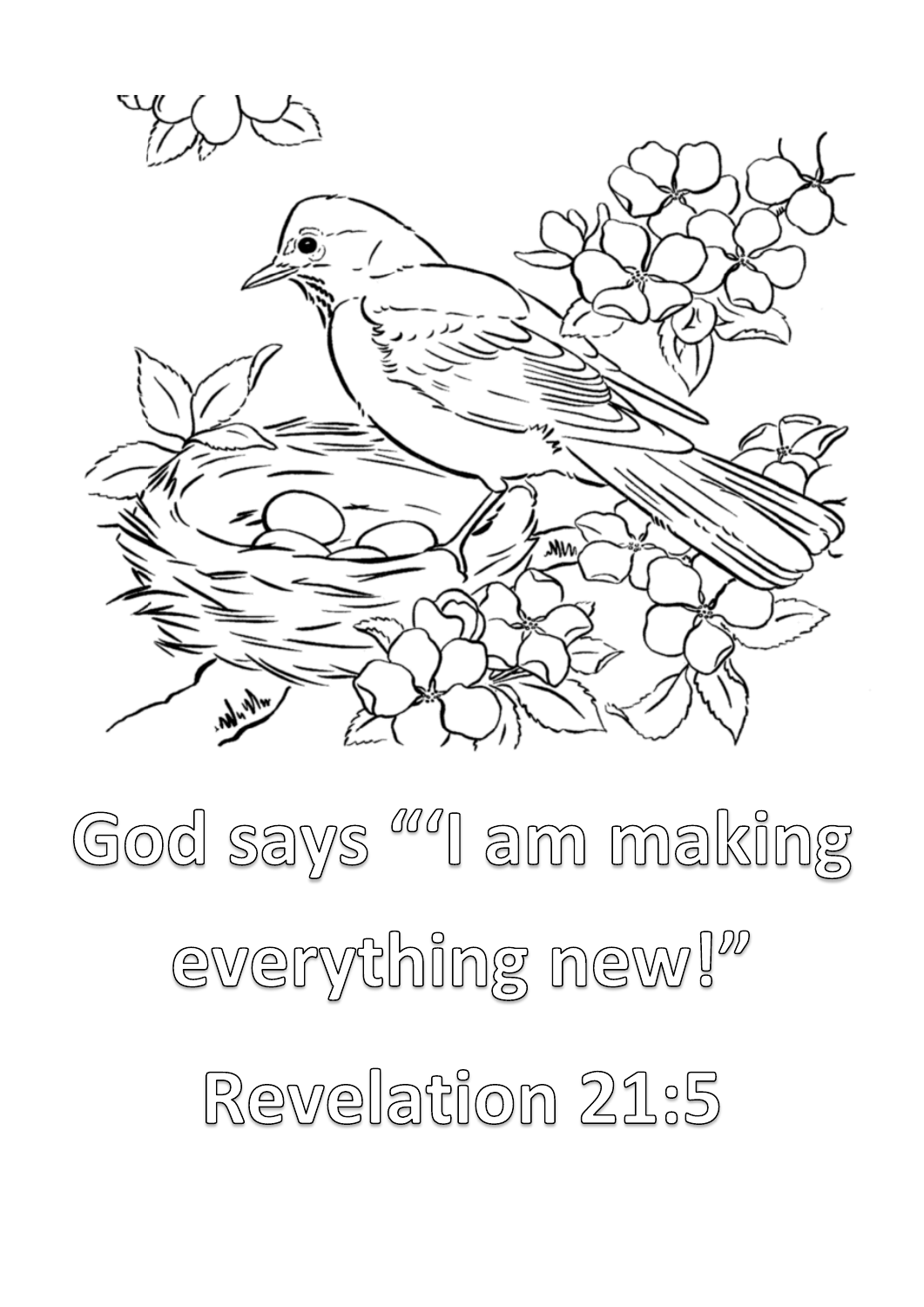

# **Esther - The Brave Queen**

If you keep quiet at a time like this, deliverance and relief for the Jews will arise from some other place, but you and your relatives will die. Who knows if perhaps you were made queen for just such a time as this?" Esther 4:14

The puzzle is based on the story of Queen Esther.



#### **HORIZONTAL**

- 1. Xerxes chose Esther because she was  $\overline{\phantom{a}}$  .
- 4. A cousin who adopted Esther.
- 6. An evil leader who wanted to destroy all the Jews.
- 7. The events in the book of Esther happened when \_\_\_\_\_\_ was king.
- 9. The people of Queen Esther.

#### **VERTICAL**

- 1. To show courage; to be unafraid in time of danger
- 2. His name is not mentioned in the book of Esther.
- 3. Mordecai thought Esther became queen for a \_\_\_\_\_\_ such as this.
- 5. The beautiful queen that saved the Jews from King Xerxes.
- 8. The meaning of the name Esther.

| <b>STAR</b>     | <b>XERXES</b> | <b>HAMAN</b> | <b>BEAUTIFUL</b> | <b>BRAVE</b> |
|-----------------|---------------|--------------|------------------|--------------|
| <b>MORDECAL</b> | JEWS          | GOD          | <b>FSTHFR</b>    | TIME         |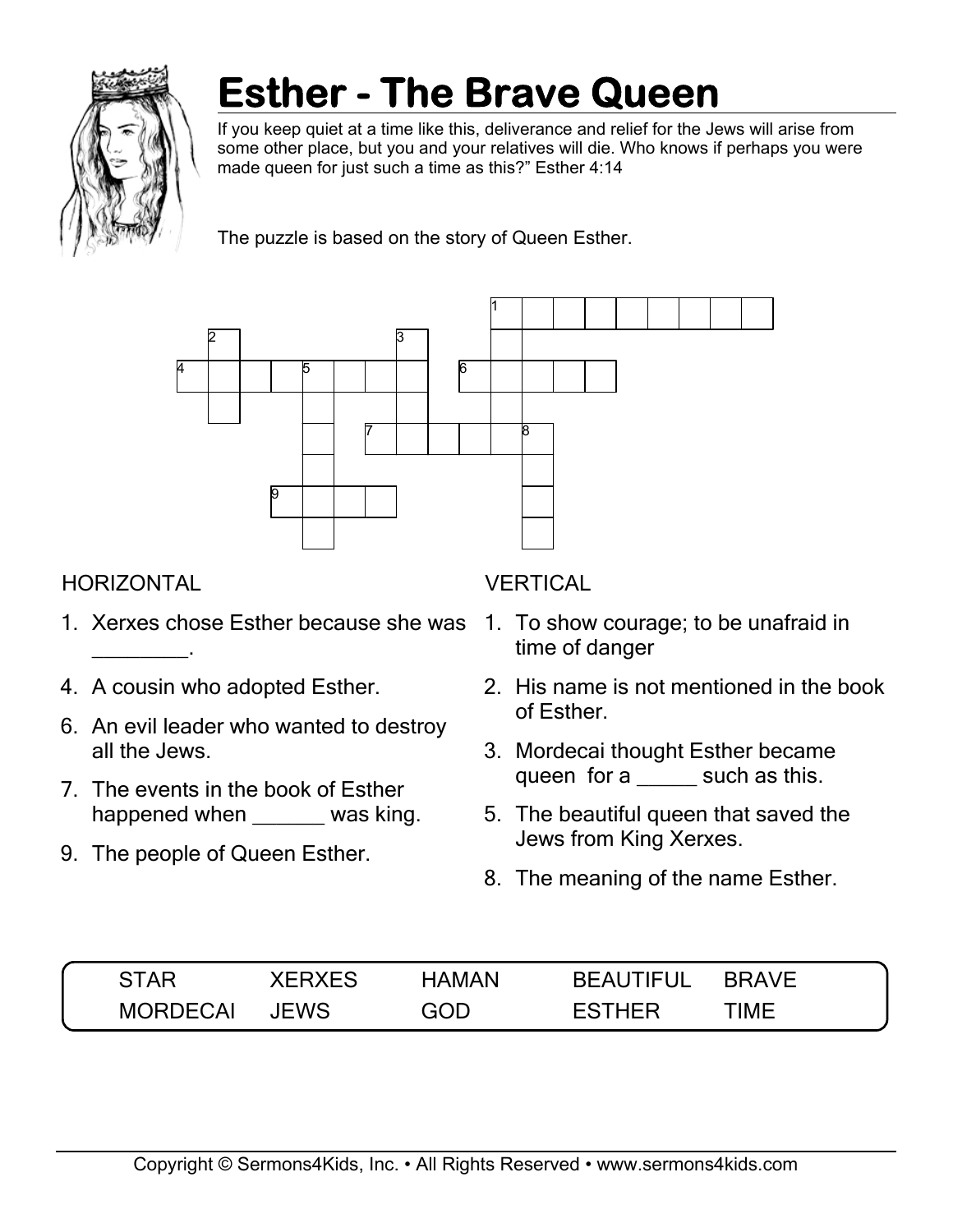

## **Esther - The Brave Queen**

If you keep quiet at a time like this, deliverance and relief for the Jews will arise from some other place, but you and your relatives will die. Who knows if perhaps you were made queen for just such a time as this?" Esther 4:14

Solve the secret code words in the puzzle below.

*Each number represents a letter of the alphabet. Substitute the correct letter for the numbers to reveal the coded words.*

|  |  |  |  | A   B   C   D   E   F   G   H   I   J   K   L  M   N   O   P   Q   R   S   T   U   V   W   X   Y   Z |  |  |  |  |  |  |  |                                                                                        |
|--|--|--|--|------------------------------------------------------------------------------------------------------|--|--|--|--|--|--|--|----------------------------------------------------------------------------------------|
|  |  |  |  |                                                                                                      |  |  |  |  |  |  |  | _1   2   3   4   5   6   7   8   9  10 11 12 13 14 15 16 17 18 19 20 21 22 23 24 25 26 |

| 13-15-18-4-5-3-1-9                                                                                                                             |
|------------------------------------------------------------------------------------------------------------------------------------------------|
|                                                                                                                                                |
| $2 - 18 - 1 - 22 - 5$<br><u> 1989 - Johann Harry Harry Harry Harry Harry Harry Harry Harry Harry Harry Harry Harry Harry Harry Harry Harry</u> |
| $11-9-14-7$<br><u> 1989 - Johann Barn, amerikan besteman besteman besteman besteman besteman besteman besteman besteman bestema</u>            |
| 2-5-1-21-20-9-6-21-12                                                                                                                          |
| 17-21-5-5-14                                                                                                                                   |
| $5 - 19 - 20 - 8 - 5 - 18$                                                                                                                     |
| $20 - 9 - 13 - 5$                                                                                                                              |
| 24-5-18-24-5-19<br><u>a sa barang ang pagbabang nagarang pangangang nagarang pangangang nagarang pang</u>                                      |
| $16 - 1 - 12 - 1 - 3 - 5$                                                                                                                      |

| <b>MORDECAL</b> | <b>CROWN</b>  | <b>BRAVE</b> | <b>KING</b> | <b>BEAUTIFUL</b> |
|-----------------|---------------|--------------|-------------|------------------|
| <b>QUEEN</b>    | <b>FSTHFR</b> | TIME         | XERXES      | <b>PALACE</b>    |